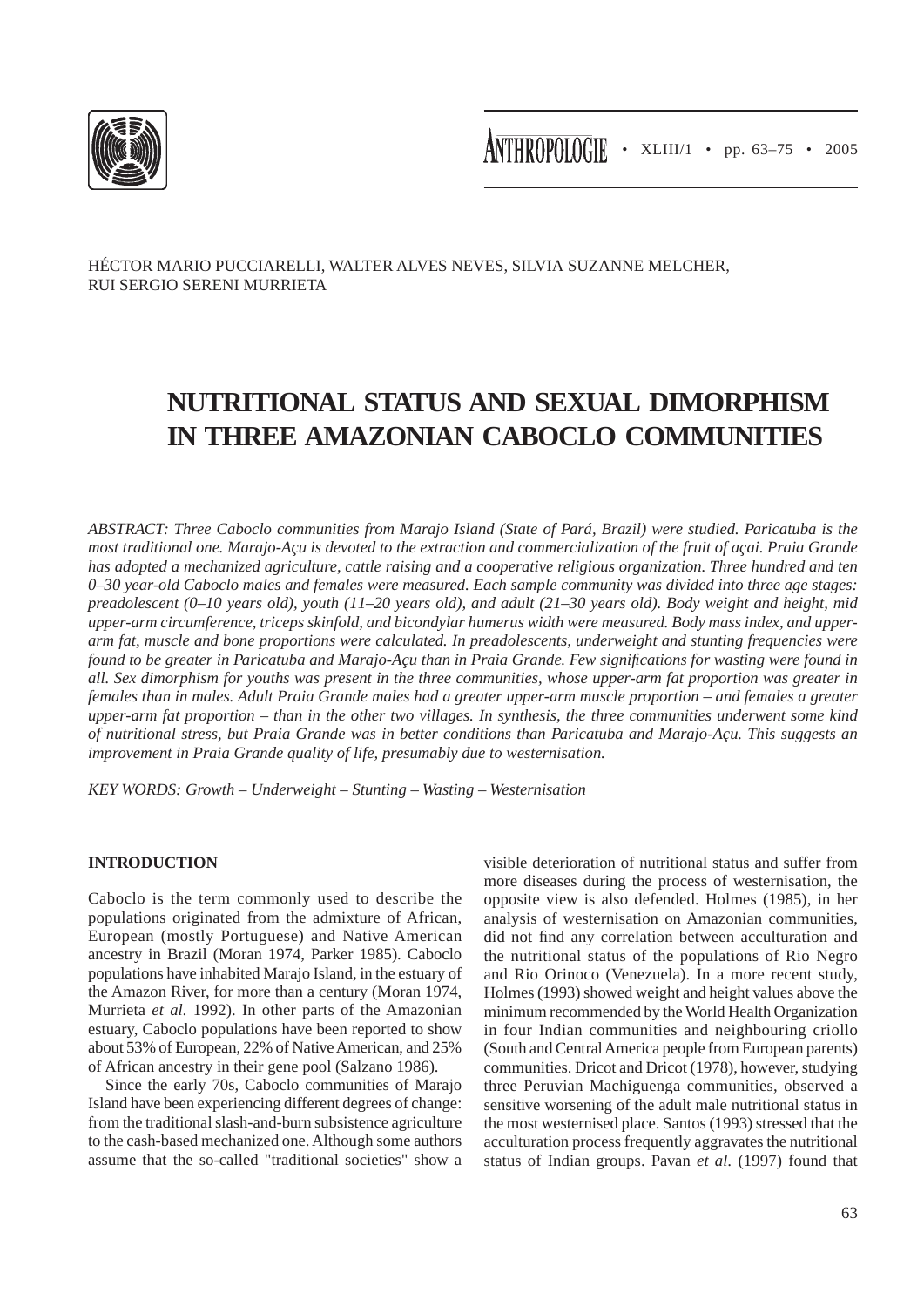the transition of Amazonian populations from a rural to an urban lifestyle might be accompanied by an increased risk of cardiovascular diseases. Nevertheless, Santos and Coimbra Jr. (1991), in a study undertaken among three Tupi-Mondê tribes of Rondonia and Mato Grosso (Brazil), noted a greater deficit in some anthropometric variables in the tribe less exposed to western habits.

In this paper, we report the anthropometrical results of three Amazonian Caboclo communities in different states of westernisation (for details see: Murrieta *et al.* 1999). The aim was: (a) to compare children's growth against international standards for evaluating prevalences of undernutrition; (b) to detect if sexual dimorphism is already present in youths; and (c) to evaluate if the differences in the nutritional status of adults are related to the differences in the three socio-economic systems.

#### **MATERIAL AND METHODS**

#### **Population characteristics**

The populations under study were located on the Southeast coast of Marajo Island, estuary of the Amazon, and settled near the mouth of Marajo-Açu river, along its margins, or along one of its tributaries (Igarape do Paricatuba), and along the beach called Praia Grande. The three localities belong to the district of Ponta de Pedras (approximately 10 22' 54"S, 48 50' 10"W), State of Pará, Brazil.

The studied area is a transitional region between the two dominant macroenvironments of Marajo Island: dense shady forest and grassland savannah, exhibiting ecotonal characteristics (Siqueira *et al.* 1995). The landscape where they are settled is a mosaic of primary and anthropic environments (mangroves, varzea forests, aningais and açaizais) (Murrieta *et al.* 1989). The climate is characterized by two different seasons: a rainy one (winter) from December to April, and a dry one (summer) from May to November.

The populations of Marajo-Açu and Igarape do Paricatuba are situated on the varzea, while the community of Praia Grande is settled on terra firme. The population of Paricatuba, with 144 residents during the investigation, relies strongly on native subsistence strategies. Its economy is based predominantly on slash-and-burn agriculture, associated to different extraction practices, notably of açai (*Euterpe deracia*). Families in Paricatuba grow mostly manioc, sugar cane, and bananas. The choice of crops is often dictated by the nature of the land where the gardens are situated, either terra firme or varzea. Most of the residents are small land owners, who also shrimp, fish, hunt, and gather for survival (Neves 1992, Siqueira *et al.* 1995). The food supply seems to be relatively constant along the year. The protein and calorie consumptions were calculated by one of us (RSSM) using households as unity of analysis (*Table 1*).

The population of Marajo-Açu, which is in an intermediate state of modernization, had 323 inhabitants by the time

TABLE 1. Percent consumption of proteins (g) and calories (kcal) in relation to FAO-WHO-UNU (1985) recommendations, and seasonal variation (Murrieta 1994).

|                 | <b>Rainy season</b> | Dry season |
|-----------------|---------------------|------------|
| <i>Proteins</i> |                     |            |
| Paricatuba      | 178.84              | 196.51     |
| Marajo-Açu      | 381.54              | 295.03     |
| Praia Grande    | 213.33              | 255.25     |
| Calories        |                     |            |
| Paricatuba      | 120.02              | 133.85     |
| Marajo-Açu      | 212.67              | 166.35     |
| Praia Grande    | 92.80               | 127.26     |

of the fieldwork, almost all meeiros. The residents had broadly abandoned agricultural subsistence practices in favour of the commercial extraction of açai, which is sold in nearby towns, mainly in Ponta de Pedras and Belém, the State capital. The açai extraction plays a vital role in the economic universe of Marajo-Açu and it is the key factor to understand the recent changes in the area. The harvest of açai takes place from late August or early September to January. Subsistence activities also include hunting, fishing and shrimping on a very irregular basis (Neves 1992). The caloric and protein intakes per household are the highest of three populations (*Table 1*).

Praia Grande, with 111 residents by the time of the investigation, differs significantly from the other two communities. This responds to intense socio-economic changes during the past 20 years. A marked shift in Praia Grande subsistence activities took place when the community members decided, under strong influence of the Catholic Church, to abandon the "traditional" Caboclo life style and adopt a cooperative system of mechanized agriculture and cattle raising. Beans, rice, maize, and coconut are cultivated employing western techniques, and, until recently, cattle were bred intensively (Murrieta *et al.* 1992). Inhabitants of Praia Grande are completely integrated in the market economy and culture of the area. This includes access to electricity and processed food and other commercially produced (consumer) products. Murrieta (1994) showed that during the rainy season the caloric supply is slightly below than the mean Marajo-Açu consumption (*Table 1*). However, the same author noticed that Praia Grande shows the most diversified dietary repertoire (78 items against 59 for Marajo-Açu, and 56 for Paricatuba). Notably, Silva *et al.* (1995) showed that Praia Grande residents' blood pressure is significantly higher than that of Paricatuba ones.

#### **Anthropometry**

Body weight (bw) was measured with a beam scale (500 gm precision) in individuals wearing light clothing. Standing height (sh) was taken with a metal anthropometer (1 mm precision). Mid upper-arm circumference (MUAC) was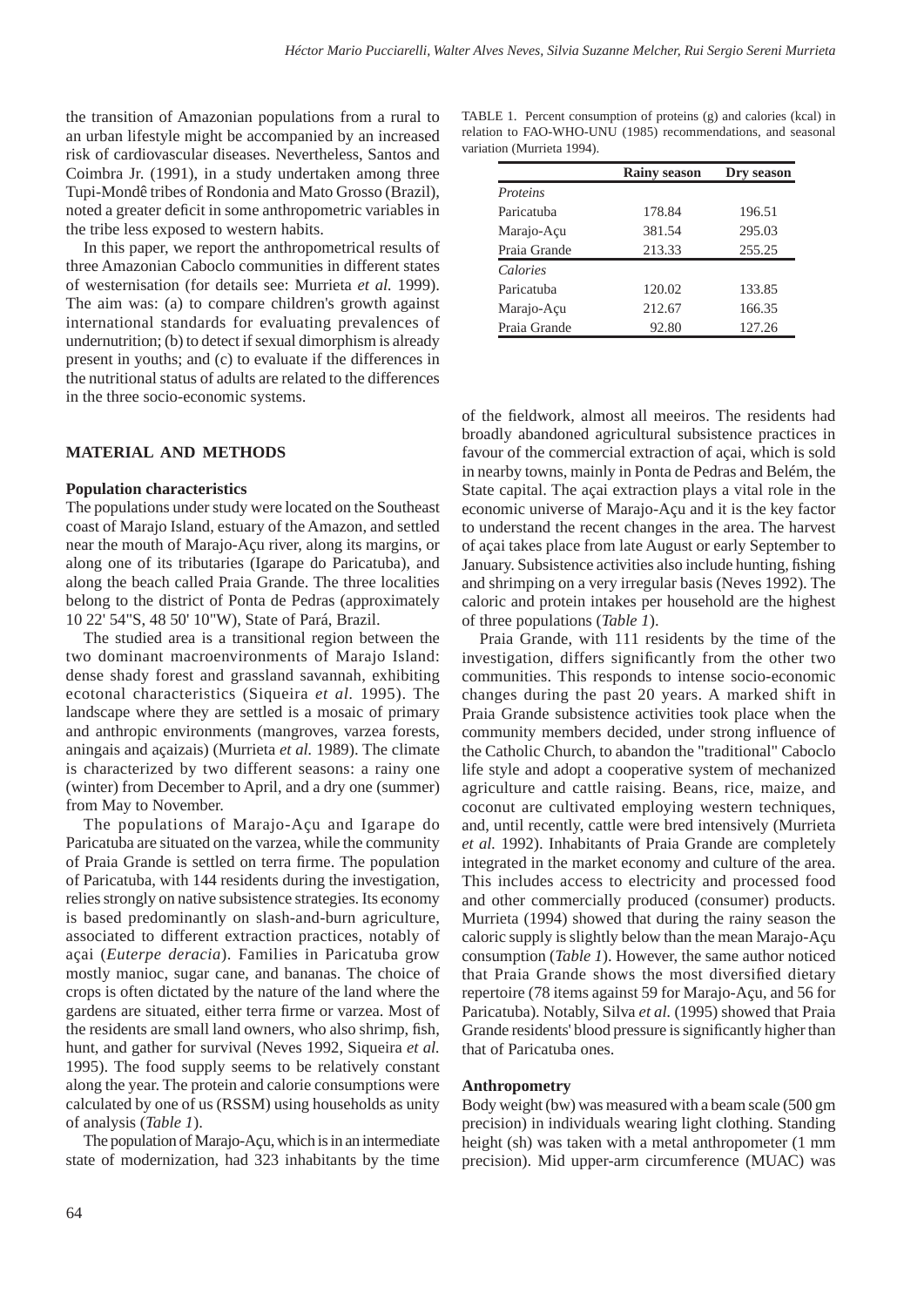taken with a metal tape measure (1 mm precision) at the midline of the left upper-arm. Bicondylar humerus width (hw) was taken with a sliding calliper (1 mm precision) at the distal end of the upper-arm. Triceps skinfold (ts) was taken on the dorsal surface of the upper-arm, at the same level as MUAC (Lange calliper, 0.1 mm precision). Three hundred and ten people of both sexes and from birth to 30 years of age were measured. One observer made all measurements (WAN) during the dry season. Body mass index (BMI) (Chumlea 1991, Cole 1991) was calculated as:

 $BMI=bw/Sh<sup>2</sup>$ ; where: bw=body weight (kg), and sh=standing height (m).

The mid upper-arm circumference (MUAC), the triceps skinfold (ts), and the bicondylar humerus width (hw) were employed to calculate the upper-arm width components as proportions of the mid upper-arm diameter (MUAD). Since MUAC approaches to a circumference, then:

MUAD=MUAC/π.

MUAD may be thought as composed by three length fractions. They are fat (fd), muscle (md), and bone (bd) diameters, all taken or estimated at the mid upper-arm region. We know that fd is acceptably equal to triceps skinfold, since mid upper-arm fat diameter is equal to the sum of half of the biceps skinfold value plus half of the triceps skinfold value. Bone diameter (bd) was deduced as bd=hw\*k (cm); where the constant  $(k=0.381)$  was calculated dividing the humerus diaphysis by the bicondylar humerus width of fifty Caucasians, at different ages and sexes. The bones belonged to the Museo de La Plata and to the Centro Nacional Patagónico (Puerto Madryn, Argentina) (Dahinten and Pucciarelli, 2003). This constant presented 70% of reliability (r=0.84) in the linear regression; and a nonsignificant sex difference was obtained. The muscle diameter (md) was calculated by difference:

if MUAD=fd+md+bd, then md=MUAD–(fd+bd).

Every diameter calculated was affected by size (mainly due to body height variation) and/or scaling (mainly due to the different sized variables). Both undesirable effects were eliminated by transforming the diameters into proportions of the MUAD. Fat (fp), muscle (mp), and bone (bp) proportions were calculated as follows:

If fd+md+bd=MUAD, then:

 fp=100\*fd/MUAD mp=100\*md/MUAD bp=100\*bd/MUAD.

Each sample was divided into three sub samples: preadolescent (0–10 years old), youth (11–20 years old) and adult (21–30 years old). According to Gorstein (1989), comparisons against international standards are valid only up to ten years of age because variability due to sex and ethnicity in the adolescent growth spurt may distort the weight-height-age relationship. The 0–10 year-old children were compared against the international references given by the NCHS/WHO (WHO Working Group 1986, Gorstein 1989, Onís *et al.* 1993). Z-scores were calculated by subtracting the median of the reference to each individual value and dividing by the standard deviation of the reference. Z-scores were calculated for weight-for-age, height-for-age, and weight-for-height indices. The heightfor-age index measures growth delays in stature (stunting) with respect to the reference for the same age and sex (WHO Working Group 1986, Gorstein 1989, Onís *et al.* 1993). The height-for-weight index measures the delay of weight gain – or the actual loss of weight – (wasting) with respect to the reference values for the same height. The weight-for-age index measures underweight. Some authors believe that the height-for-age index measures chronic undernutrition, and the weight-for-height one shows the presence of acute undernutrition. However, according to Waterlow (1972), the terms chronic and acute undernutrition are not recommended because they are not as descriptive as stunting, wasting, and underweight.

The cutoff point chosen here was –2SD. Underweight, stunting and wasting were considered present from –2SD under the median of the NCHS reference population for weight-for-age, height-for-age, and weight-for-height, respectively (Keller and Fillmore 1983, Gorstein 1989, Gernaat *et al.* 1996). The prevalences were calculated as the percentage of children below the cutoff value (Gorstein 1989, Onís *et al.* 1993).

One word about the constraints of this methodology should be said. Supposing that a population "A" presents 10% of children with –2SD and 5% with –3SD of stunting; this 15% of calculated prevalence will be equal to that of a population "B", presenting 5% of children with –2SD and 10% with –3SD of stunting. Both populations are, however, differently affected, since the risk at –3SD is greater than at –2SD. Considering the different degrees of risk usually solves this. It is possible to express information in one datum, multiplying the prevalence of each age stage, from –2SD, by the mean value of the respective SD range to obtain the Prevalence index (PrI):

PrI=  $\Sigma$ [Pz\*(-SD/2)]; where: Pz= percent of children at each –SD at risk; and SD/2= the middle value of the range between the cutoff points.

In our example, population "A" would have a PrI of  $-42.5$  (i.e.:  $10*(-2.5]+5*(-3.5)$ ) and population "B" one of –47.5 (i.e.: 5\*[–2.5]+10\*[–3.5]). The prevalence index measures actually the intensity of undernutrition and would replace the rough prevalence data.

Between-sex and between-place comparisons were standardized as Percent Differences between Means (PDM) according to the formula:

PDM=100\*  $(X_1-X_2)/X_1$ .

For sexual dimorphism comparisons:  $X_1$  = mean value of a given variable for males; and  $X_2$  = mean value of the same variable for females. For example, a fp with PDM=–10.0 means that females were 10% greater than males with respect to this variable. For between-place comparisons,  $X_1$ = mean value of a given variable from a place (for example, Paricatuba males) and  $X_2$  mean value of the same variable from another place (for example, Marajo-Açu males). A BMI with PDM= 5.0 means that, for males, Paricatuba was 5% greater than Marajo-Açu in body mass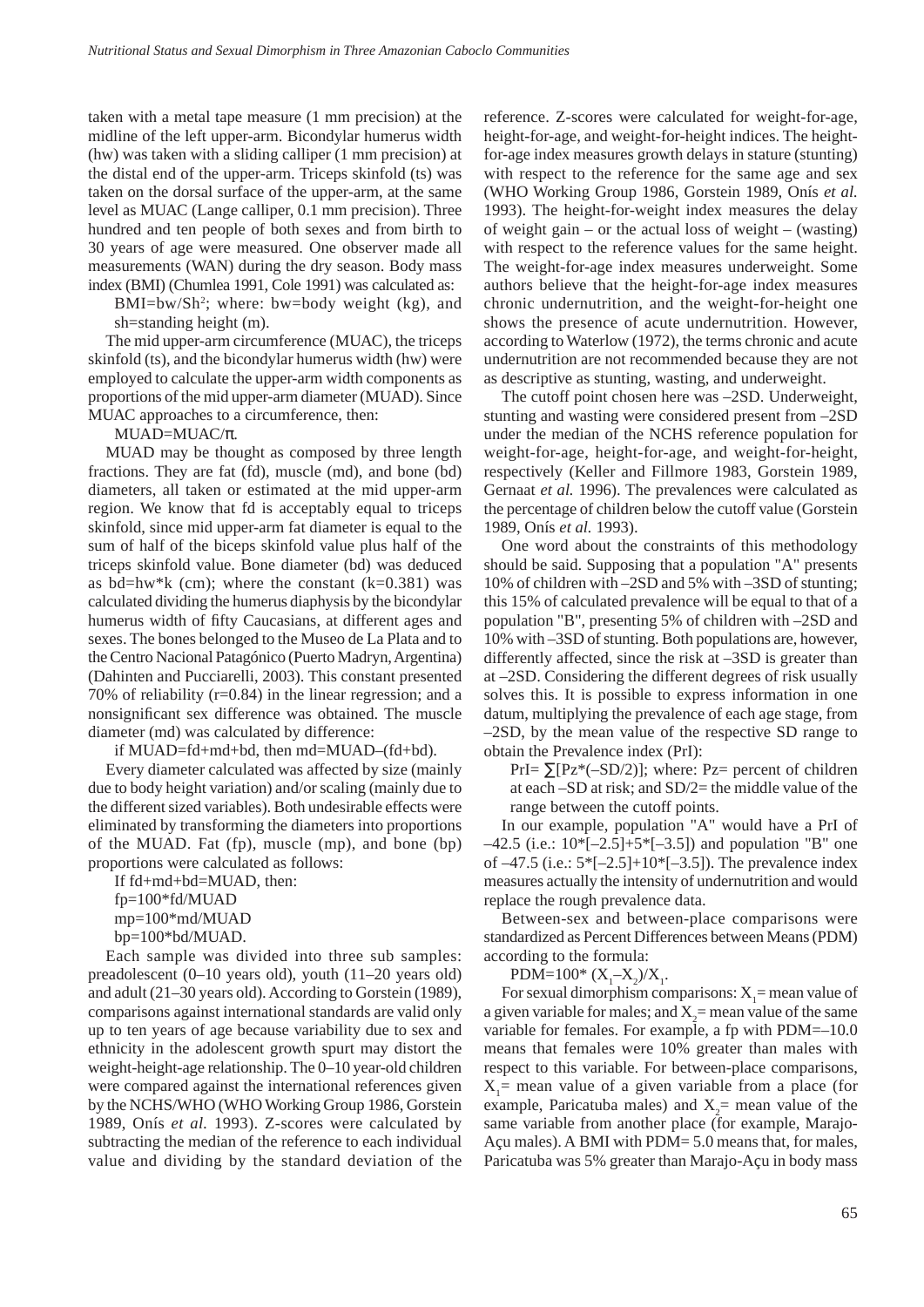TABLE 2. Sample sizes.

|                     | <b>Male</b> | <b>Female</b> | <b>Total</b> |
|---------------------|-------------|---------------|--------------|
| Paricatuba          |             |               |              |
| Preadolescent       | 21          | 25            | 46           |
| Youth               | 13          | 14            | 27           |
| Adult               | 10          | 5             | 15           |
| Subtotal            | 44          | 44            | 88           |
| Marajo-Açu          |             |               |              |
| Preadolescent       | 37          | 36            | 73           |
| Youth               | 27          | 24            | 51           |
| Adult               | 10          | 10            | 20           |
| Subtotal            | 74          | 70            | 144          |
| <b>Praia Grande</b> |             |               |              |
| Preadolescent       | 22          | 15            | 37           |
| Youth               | 18          | 8             | 26           |
| Adult               | 5           | 10            | 15           |
| Subtotal            | 45          | 33            | 78           |
| <b>Total</b>        | 163         | 147           | 310          |

index (for details see: Oyhenart *et al.* 1998). In order to avoid the effect of the different age ranges between sex and place, the youth and adult data variables were adjusted by age expressed as Adj. sex, and Adj. place, respectively.

# **ANALYSIS**

Sample sizes are described in *Table 2*. The normality of the frequency distributions for all anthropometric variables was tested by the one sample Kolmogorov-Smirnov (K-S) test. The variables that showed asymmetry were body weight for males in Praia Grande; triceps skinfold for females in Marajo-Açu; and body mass index in Marajo-Açu, and Paricatuba. Asymmetries were solved by the normal  $-\log(n)$  – procedure. After the  $\log(n)$  transformation, asymmetries were corrected with K-S=p>0.05.

| TABLE 3. Mean (X) and standard deviation (SD) of the variables, indices, and proportions in males. |  |  |
|----------------------------------------------------------------------------------------------------|--|--|
|----------------------------------------------------------------------------------------------------|--|--|

| <b>Variable</b>             |             | Paricatuba |        | Marajo-Açu | Praia Grande |       |
|-----------------------------|-------------|------------|--------|------------|--------------|-------|
|                             | $\mathbf X$ | <b>SD</b>  | X      | <b>SD</b>  | $\mathbf X$  | SD    |
| Preadolescent               |             |            |        |            |              |       |
| Body weight                 | 15.41       | 5.24       | 15.61  | 5.93       | 17.98        | 5.04  |
| Standing height             | 99.34       | 17.54      | 98.12  | 18.90      | 106.92       | 15.61 |
| Body mass index             | 15.24       | 1.17       | 15.75  | 1.60       | 15.46        | 0.94  |
| Triceps skinfold            | 0.69        | 0.14       | 0.73   | 0.16       | 0.71         | 0.17  |
| Bicondylar width            | 4.10        | 0.64       | 4.22   | 0.62       | 4.66         | 0.56  |
| Upper-arm circumference     | 15.34       | 1.46       | 15.80  | 1.49       | 16.20        | 1.39  |
| Upper-arm fat proportion    | 14.27       | 3.04       | 14.60  | 3.66       | 13.85        | 3.34  |
| Upper-arm muscle proportion | 54.03       | 2.85       | 53.73  | 2.66       | 51.96        | 2.63  |
| Upper-arm bone proportion   | 31.70       | 2.63       | 31.67  | 2.88       | 34.19        | 2.44  |
| Youth                       |             |            |        |            |              |       |
| Body weight                 | 37.36       | 10.27      | 35.74  | 8.50       | 35.04        | 8.06  |
| Standing height             | 141.92      | 13.42      | 141.90 | 11.28      | 140.43       | 10.86 |
| Body mass index             | 18.18       | 2.17       | 17.49  | 1.92       | 17.51        | 1.70  |
| Triceps skinfold            | 0.86        | 0.25       | 0.64   | 0.18       | 0.60         | 0.11  |
| Bicondylar width            | 5.86        | 0.61       | 5.96   | 0.51       | 5.93         | 0.65  |
| Upper-arm circumference     | 21.52       | 2.94       | 21.04  | 2.50       | 20.72        | 1.73  |
| Upper-arm fat proportion    | 12.50       | 3.15       | 9.52   | 2.37       | 9.11         | 1.97  |
| Upper-arm muscle proportion | 54.88       | 3.11       | 56.57  | 3.24       | 56.79        | 2.57  |
| Upper-arm bone proportion   | 32.63       | 2.13       | 33.92  | 2.66       | 34.10        | 2.30  |
| Adult                       |             |            |        |            |              |       |
| Body weight                 | 58.86       | 4.20       | 58.80  | 10.57      | 58.45        | 5.80  |
| Standing height             | 161.71      | 3.94       | 160.66 | 6.89       | 162.80       | 3.84  |
| Body mass index             | 22.51       | 1.44       | 22.62  | 2.34       | 22.09        | 2.39  |
| Triceps skinfold            | 0.58        | 0.11       | 0.52   | 0.12       | 0.67         | 0.30  |
| Bicondylar width            | 6.79        | 0.30       | 6.77   | 0.52       | 6.89         | 0.28  |
| Upper-arm circumference     | 27.96       | 1.47       | 28.08  | 3.45       | 27.79        | 2.42  |
| Upper-arm fat proportion    | 6.55        | 1.17       | 5.83   | 1.15       | 7.56         | 2.94  |
| Upper-arm muscle proportion | 64.48       | 2.51       | 65.31  | 2.10       | 62.15        | 3.20  |
| Upper-arm bone proportion   | 28.97       | 2.01       | 28.86  | 2.04       | 30.29        | 3.44  |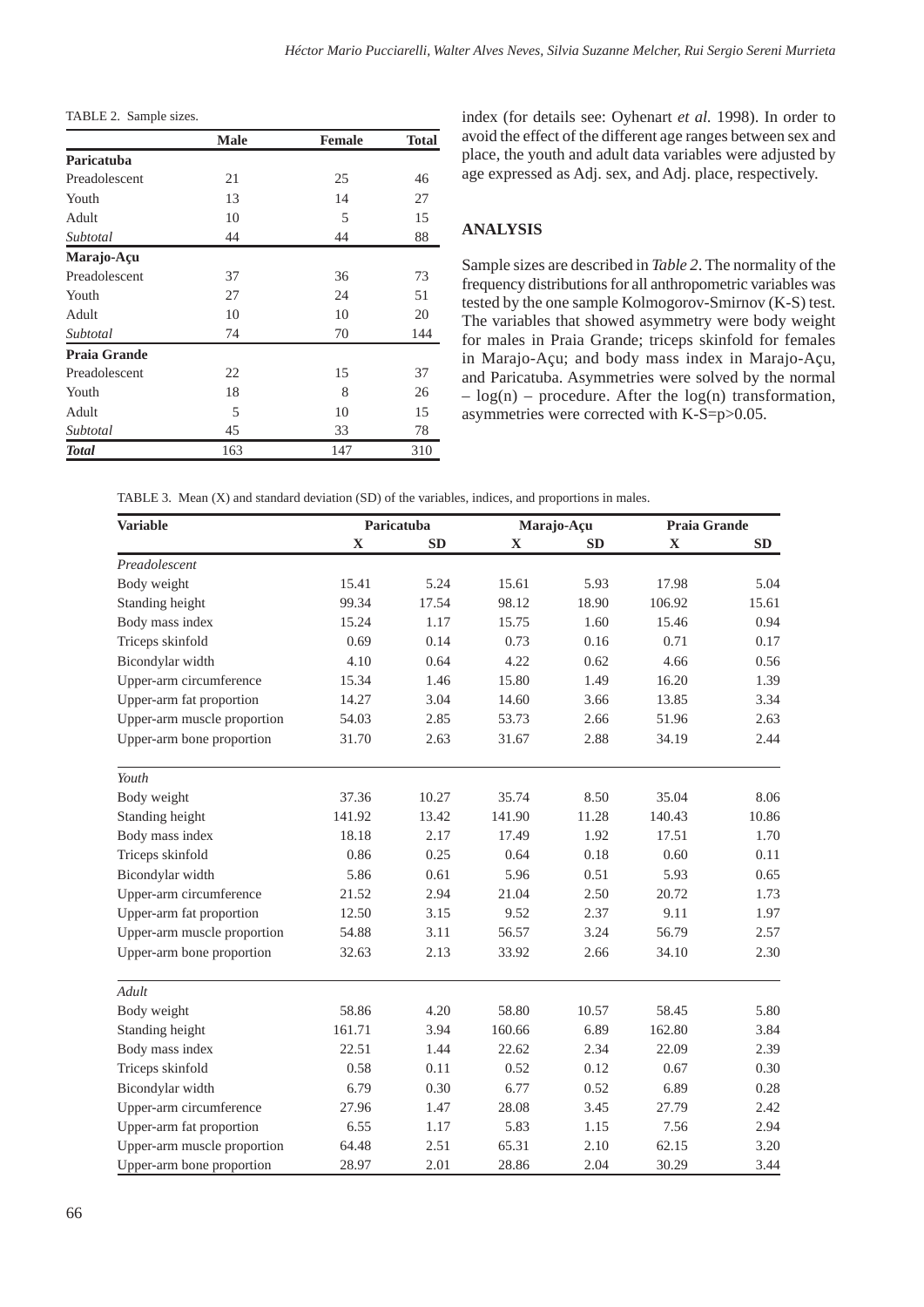| <b>Variable</b>             |             | Paricatuba |             | Marajo-Açu | Praia Grande |           |
|-----------------------------|-------------|------------|-------------|------------|--------------|-----------|
|                             | $\mathbf X$ | <b>SD</b>  | $\mathbf X$ | <b>SD</b>  | $\mathbf X$  | <b>SD</b> |
| Preadolescent               |             |            |             |            |              |           |
| Body weight                 | 15.24       | 3.72       | 14.68       | 6.17       | 13.97        | 6.06      |
| Standing height             | 98.89       | 13.46      | 96.89       | 20.41      | 93.54        | 22.77     |
| Body mass index             | 15.48       | 1.25       | 14.87       | 1.43       | 15.25        | 1.76      |
| Triceps skinfold            | 0.81        | 0.21       | 0.81        | 0.18       | 0.75         | 0.14      |
| Bicondylar width            | 3.97        | 0.45       | 3.99        | 0.63       | 4.06         | 0.68      |
| Upper-arm circumference     | 15.46       | 1.04       | 15.56       | 1.92       | 15.02        | 1.17      |
| Upper-arm fat proportion    | 16.53       | 4.41       | 16.35       | 3.43       | 15.84        | 4.06      |
| Upper-arm muscle proportion | 52.92       | 3.83       | 53.21       | 3.26       | 52.11        | 3.84      |
| Upper-arm bone proportion   | 30.55       | 2.48       | 30.44       | 2.64       | 32.05        | 3.60      |
| Youth                       |             |            |             |            |              |           |
| Body weight                 | 36.37       | 9.23       | 39.74       | 13.14      | 38.26        | 9.90      |
| Standing height             | 139.93      | 9.84       | 141.77      | 10.14      | 142.03       | 10.75     |
| Body mass index             | 18.27       | 2.42       | 19.31       | 4.35       | 18.65        | 2.42      |
| Triceps skinfold            | 1.21        | 0.41       | 1.95        | 0.47       | 1.09         | 0.42      |
| Bicondylar width            | 5.32        | 0.39       | 5.39        | 0.51       | 5.55         | 0.25      |
| Upper-arm circumference     | 21.84       | 2.79       | 22.40       | 4.21       | 21.71        | 2.81      |
| Upper-arm fat proportion    | 17.13       | 4.50       | 17.15       | 3.91       | 15.45        | 4.46      |
| Upper-arm muscle proportion | 53.63       | 4.09       | 53.62       | 2.97       | 53.71        | 2.42      |
| Upper-arm bone proportion   | 29.24       | 2.28       | 29.23       | 3.57       | 30.79        | 3.41      |
| Adult                       |             |            |             |            |              |           |
| Body weight                 | 44.64       | 9.09       | 54.25       | 7.66       | 48.25        | 4.16      |
| Standing height             | 149.40      | 6.79       | 151.43      | 6.81       | 153.85       | 6.47      |
| Body mass index             | 19.94       | 3.47       | 23.61       | 2.50       | 20.45        | 2.16      |
| Triceps skinfold            | 1.35        | 0.71       | 1.67        | 0.74       | 1.07         | 0.25      |
| Bicondylar width            | 5.45        | 0.44       | 5.74        | 0.52       | 5.72         | 0.56      |
| Upper-arm circumference     | 23.72       | 3.40       | 26.96       | 2.98       | 24.71        | 1.45      |
| Upper-arm fat proportion    | 17.29       | 6.06       | 19.15       | 7.67       | 13.56        | 2.98      |
| Upper-arm muscle proportion | 55.09       | 3.53       | 55.37       | 7.01       | 58.80        | 2.90      |
| Upper-arm bone proportion   | 27.62       | 2.86       | 25.48       | 2.37       | 27.64        | 3.31      |

TABLE 4. Mean (X) and standard deviation (SD) of the variables, indices, and proportions in females.

For preadolescents, differences in the prevalences of underweight, stunting and wasting by sex and village (place) were ascertained by the  $t_p$  test, a variant of the t-test devoted to proportions when the N (sample size) values are known (see: Orden *et al.* 1999). For youths and adults, differences in anthropometric characteristics were evaluated by the multivariate (MANOVA) and the multifactor (ANOVA) analyses of variance. After the MANOVA results, the multifactor ANOVA was applied for each dependent variable, with age, sex, and place as factors. After ANOVA results, sex and place factors were tested as separate factors by F tests for effects, belonging to the ANOVA procedure. In the youth and adult comparisons, the variables were reduced to six. Since the mid upper-arm circumference (MUAC), the triceps skinfold (TS), and the bicondylar humerus width (hw) became redundant after employed to calculate the fat, muscle and bone proportions.

The statistical analysis was carried out with the SYSTAT 9 and SPSS 7.5 programs, at the CIGEBA (Universidad Nacional de La Plata, Argentina).

# **RESULTS**

The mean and standard deviation values for the variables, indices, and proportions were shown in *Table 3* for males and *Table 4* for females.

#### **Multivariate analysis**

The MANOVA analysis was done with the raw-variables (indices not included). Wilks' Lambda (from  $\lambda$ =0.94 for the intercept, to  $\lambda$ =0.65 for the age factor) showed that age, sex, and place were significant factors for the sample as a whole. The same results were drawn from the Hotelling trace (from  $T=0.07$  for the intercept to  $T=0.52$  for the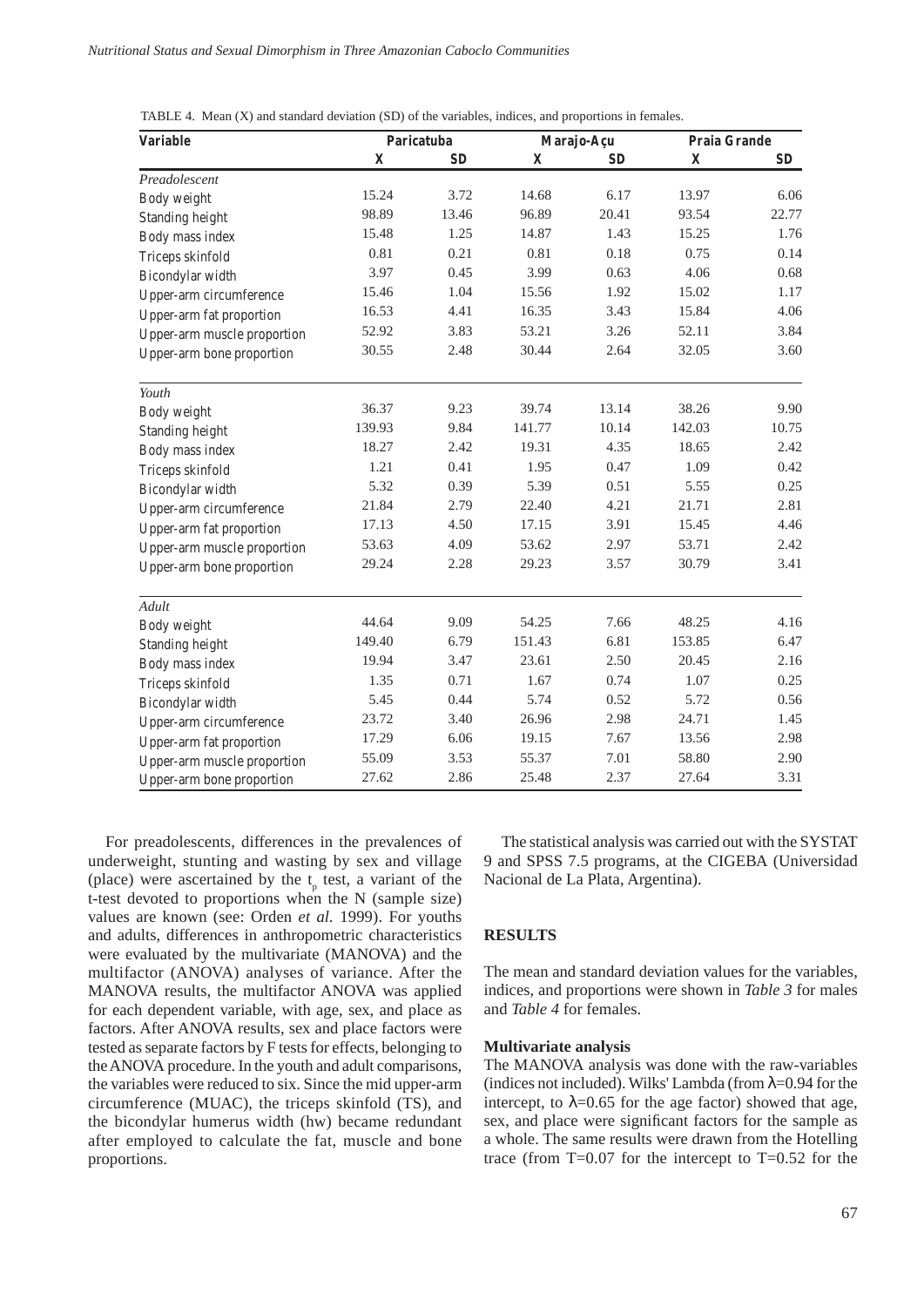| TABLE 5. Multivariate analysis of variance (MANOVA) for testing factors and interactions. |  |  |
|-------------------------------------------------------------------------------------------|--|--|
|                                                                                           |  |  |

| <b>Factor</b> | <b>Wilks</b> |                   |              | <b>Hotelling</b> | <b>Noncentrality</b> |                  |  |
|---------------|--------------|-------------------|--------------|------------------|----------------------|------------------|--|
|               |              | Lambda            |              | "T"              |                      | parameter        |  |
|               | <b>Value</b> | $\mathbf{F}^{**}$ | <b>Value</b> | $F**$            | <b>Wilks</b>         | <b>Hotelling</b> |  |
| Intercept     | 0.94         | $3.13**$          | 0.07         | $3.13**$         | 18.77                | 18.77            |  |
| Age           | 0.65         | $11.53**$         | 0.52         | $12.40**$        | 138.34               | 148.75           |  |
| <b>Sex</b>    | 0.68         | $22.61**$         | 0.47         | $22.61**$        | 135.69               | 135.69           |  |
| Place         | 0.78         | $6.55**$          | 0.28         | $6.71**$         | 78.56                | 80.57            |  |
| $Age*sex$     | 0.80         | $5.61**$          | 0.24         | $5.74**$         | 67.29                | 68.91            |  |
| Age*place     | 0.73         | $4.04**$          | 0.35         | $4.18**$         | 84.06                | 100.22           |  |
| Sex*place     | 0.76         | $7.13**$          | 0.31         | $7.47**$         | 85.58                | 89.66            |  |
| Age*sex*place | 0.79         | $6.18**$          | 0.27         | $6.51**$         | 74.18                | 78.08            |  |

\*\*p<0.01

age factor). The first (age\*sex, age\*place, sex\*place) and second (age\*sex\*place) levels of interaction were also highly significant (*Table 5*).

#### **Preadolescent comparison**

## *Prevalences*

The weight-for-age z-scores showed different degrees of underweight prevalence (SD<–2.0). In males, this was 29% in Paricatuba, 19% in Marajo-Açu, and 5% in Praia Grande. The remaining z-scores ranged from –1.9 to 1.9 SD. Underweight prevalences in females were 8% in Paricatuba, 20% in Marajo-Açu, and 7% in Praia Grande. The remaining z-scores ranged from –1.9 to 2.9 SD. The height-for-age z-scores showed greater levels of prevalence than the former index. In males, stunting prevalence was 52% in Paricatuba, 49% in Marajo-Açu and 23% in Praia Grande. The remaining z-scores ranged from –1.9 to 2.9. In females, prevalences were 40% in Paricatuba, 25% in Marajo-Açu, and 33% in Praia Grande. The remaining z-scores ranged between 1.9 and  $-1.9$ . The weight-for-height index showed lower percentages of low-anthropometry than the other indices. In males, wasting prevalence was 5% in Paricatuba, and 0% in Marajo-Açu and Praia Grande. The remaining z-scores

| TABLE 6. Prevalence of low anthropometry, and tp comparisons. |  |  |  |
|---------------------------------------------------------------|--|--|--|
|---------------------------------------------------------------|--|--|--|

|                  |            | <b>Village</b> |              | tp-comparison |                     |                     |  |
|------------------|------------|----------------|--------------|---------------|---------------------|---------------------|--|
|                  | Paricatuba | Marajo-Açu     | Praia Grande | Paricatuba-   | Paricatuba-         | Marajo-Açu -        |  |
|                  |            |                |              | Marajo-Açu    | <b>Praia Grande</b> | <b>Praia Grande</b> |  |
| Prevalence males |            |                |              |               |                     |                     |  |
| Underweight      | 29.0       | 19.0           | 5.0          | $9.0**$       | $24.0**$            | $14.0**$            |  |
| Stunting         | 52.0       | 49.0           | 23.0         | 3.0           | 49.0 **             | $26.0**$            |  |
| Wasting          | 5.0        | 0.0            | 0.0          | 5.0           | 5.0                 | $0.0\,$             |  |
| Females          |            |                |              |               |                     |                     |  |
| Underweight      | 8.0        | 20.0           | 7.0          | $-18.0$       | 1.0                 | 13.0                |  |
| Stunting         | 40.0       | 25.0           | 33.0         | $15.0*$       | 7.0                 | $-8.0$              |  |
| Wasting          | 0.0        | 5.0            | 0.0          | $-5.0$        | 0.0                 | 5.0                 |  |
| Prevalence index |            |                |              |               |                     |                     |  |
| Males            |            |                |              |               |                     |                     |  |
| Underweight      | 76.0       | 47.0           | 12.0         | $29.0**$      | $64.0**$            | 35.0                |  |
| Stunting         | 155.0      | 140.0          | 61.0         | $15.0**$      | 94.0 **             | 79.0                |  |
| Wasting          | 12.0       | 0.0            | 0.0          | $12.0**$      | $12.0**$            | 0.0                 |  |
| Females          |            |                |              |               |                     |                     |  |
| Underweight      | 20.0       | 52.0           | 17.0         | $-32.0**$     | 3.0                 | $35.0**$            |  |
| Stunting         | 120.0      | 98.0           | 97.0         | 22.0          | 23.0                | 1.0                 |  |
| Wasting          | 0.0        | 14.0           | 0.0          | $-14.0**$     | 0.0                 | 14.0                |  |

\*p<0.05; \*\*p<0.01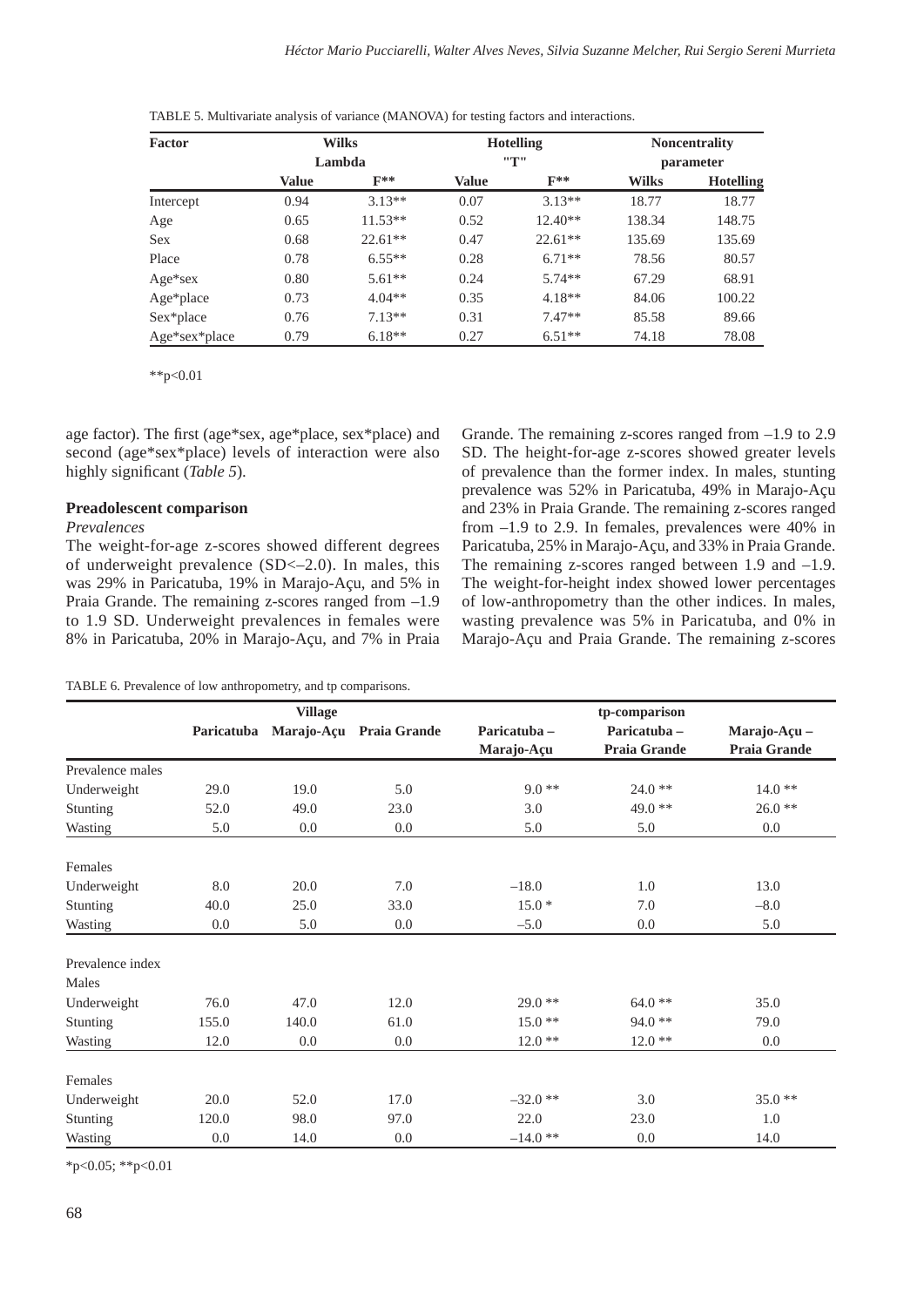ranged between –1.9 and 2.9 SD. In females, Paricatuba and Praia Grande showed no prevalences of wasting, being 5% in Marajo-Açu. The remaining z-scores ranged from –1.9 to 2.9 SD (*Figure 1a–c*). Between-place statistics for underweight showed that, in males and females, Paricatuba and Marajo-Açu had greater prevalences than Praia Grande; Paricatuba being greater than Marajo-Açu, and the latter greater than Praia Grande. Stunting in males showed that Paricatuba and Marajo-Açu had greater prevalences than Praia Grande, the Paricatuba – Marajo-Açu comparison being non-significant. In females, Paricatuba showed a higher prevalence than Marajo-Açu, the remaining ones being non-significant. Non-significant differences were found for wasting in all comparisons (*Table 6*).

#### *Prevalence indices*

The weight-for-age in males was 76% in Paricatuba, 47% in Marajo-Açu, and 12% in Praia Grande; while in females it was 20%, 52%, and 17%, respectively. The prevalence index for height-for-age in males was 155% in Paricatuba, 140% in Marajo-Açu, and 61% in Praia Grande; while in females it was 120%, 98%, and 97%, respectively. The prevalence index for weight-for-height in males was 12% in Paricatuba, and 0% in Marajo-Açu and Praia Grande; while in females it was 0%, 14% and 0%, respectively (*Figure 1d–f*). The statistical comparison between places showed that, in males, underweight, stunting, and wasting were higher in Paricatuba than in Marajo-Açu and Praia Grande, underweight being greater in Marajo-Açu than in Praia Grande. In females, underweight and wasting were higher in Paricatuba than in Marajo-Açu, the remaining comparisons being non-significant (*Table 6*).

#### **Youth comparison**

The Multifactor ANOVA showed, in raw-data, a model of highly significant differences for all the measurements. After age range correction, between-sex significations were reduced to the fat proportion in females, being greater in Marajo-Açu (80%) and Praia Grande (70%) than in Paricatuba (39%). The remaining components were nonsignificant (*Table 7*; *Figure 2a–c*).

#### **Adult comparison**

The Multifactor ANOVA showed, in raw-data, a model of highly significant differences for all the measurements. After age range correction, the inter-village (place) significations were reduced to a greater proportion of muscle component in males (17%, and 30%, *Figure 3a–c*); and to a greater proportion of fat component in females (21% and 25%, *Figure 3d–f*) of Praia Grande village with respect to Paricatuba and Marajo-Açu ones (*Table 8*).

## **DISCUSSION AND CONCLUSIONS**

The so-called "Latin American model" of malnutrition, i.e. a low prevalence of stunting and wasting, with predominance of the first over the second (Dufour 1992, Onís *et al.* 1993, Cesar *et al.* 1996, Cardoso *et al.* 2001, Orr *et al.* 2001, Oyhenart *et al.* 2003) was confirmed in the present research. In males, prevalences of underweight were significantly greater in Paricatuba than in the other two places, and in Marajo-Açu greater than in Praia Grande; while in females, between-place non-significant differences were detected. Stunting prevalences were greater in Paricatuba than in Marajo-Açu females, and in Paricatuba and Marajo-Açu greater than in Praia Grande males. The three communities showed a lower nutritional status than the international NCHS growth standards; however, undernutrition was moderate. This assumption is based on the significant prevalences found for underweight and stunting, and the feeble ones for wasting. Prevalence indices not only enlarged the differences, but also increased in about 40% the number of significations, and made the betweenplace differences clearer than with "raw-prevalences": underweight was in males, the same in both approaches, but stunting was greater in Paricatuba than in Marajo-Açu and Praia Grande. Wasting, which was non-significant with the raw-prevalences in both sexes, showed now higher prevalence indices in Paricatuba than in Marajo-Açu than in Praia Grande. This effect withdrew the present samples from the Latin American model of malnutrition, leading to the most affected community (Paricatuba) to approach

| TABLE 7. Effect of place, age and sex in youths on anthropometrics. |  |
|---------------------------------------------------------------------|--|
|                                                                     |  |

|                             | <b>Multifactor ANOVA</b> |               |                          |            |                     |  |  |
|-----------------------------|--------------------------|---------------|--------------------------|------------|---------------------|--|--|
| <b>Variable</b>             | F                        | <b>F-test</b> | <b>Post-hoc LSD test</b> |            |                     |  |  |
|                             | Mean Sq                  | Adj. sex      | Paricatuba               | Marajo-Acu | <b>Praia Grande</b> |  |  |
| Body weight                 | 2558.2                   | 1.4           | 7.8                      | 31.5       | 21.7                |  |  |
| Standing height             | 5989.3                   | 0.8           | 35.5                     | 33.3       | 21.7                |  |  |
| Body mass index             | 2633.9                   | 1.9           | 6.2                      | 14.1       | 8.1                 |  |  |
| Upper-arm fat proportion    | 9032.2                   | $15.2**$      | $33.7**$                 | $49.1**$   | $38.7**$            |  |  |
| Upper-arm muscle proportion | 1177.3                   | 0.4           | 8.3                      | $-5.6$     | $-14.8$             |  |  |
| Upper-arm bone proportion   | 2082.4                   | 1.4           | $-11.2$                  | $-20.6$    | $-15.9$             |  |  |

\*\*p< $0.01$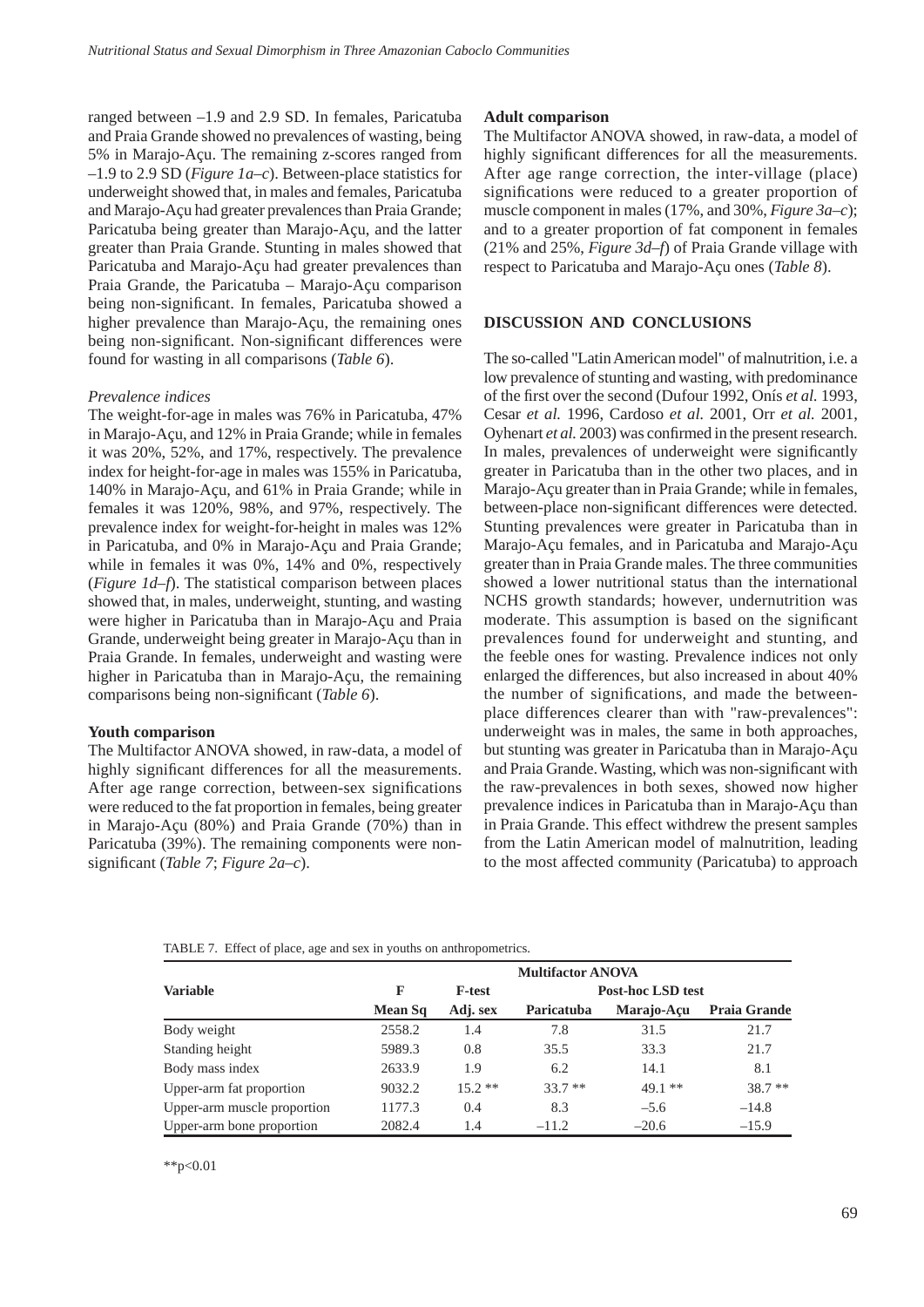

FIGURE 1. Preadolescent undernutrition prevalences (left graphs) and prevalence indices (right graphs) in Paricatuba (bars 1, 4), Marajo-Açu (bars 2, 5) and Praia Grande (bars 3, 6) for underweight, stunting, and wasting. Grey bars = males, black bars = females.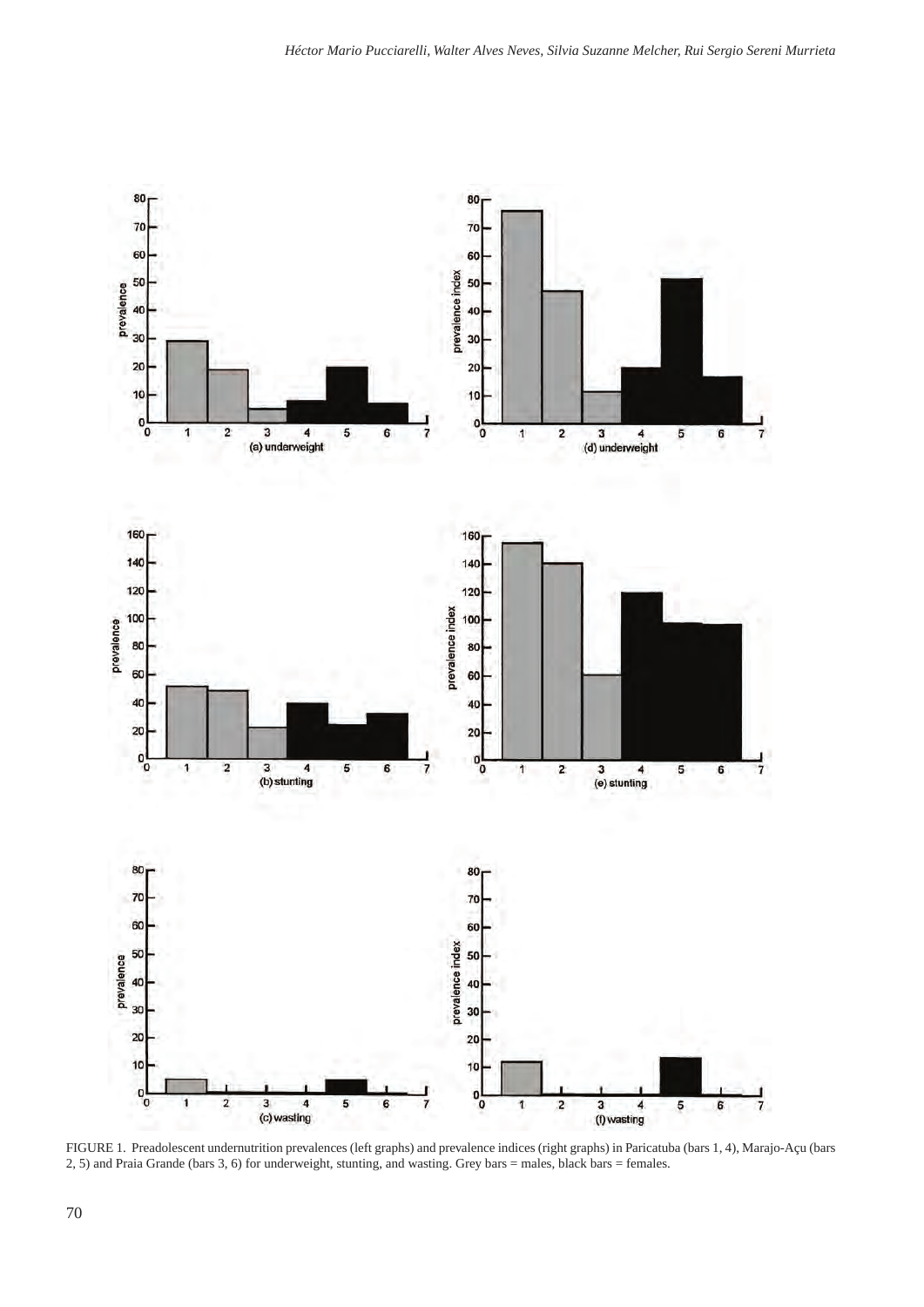

to African populations like the Nchelengue children of Zambia, whose prevalences were 30% of underweight, 69% of stunting, and 4% of wasting (Gernaat *et al.* 1996). Marajo-Açu was in an intermediate position, and Praia Grande was the least affected. Many Amazonian children are small compared with the international reference (Santos 1993). The Gaviao, Suruí, Zoró, Xinguan, Xavante, and Kayapó communities are small in stature, and lower in body weight when compared with the reference values, but close to the 50th percentile in weight-for-height (Niswander *et al.* 1967, Eveleth *et al.* 1974, Black *et al.* 1977, Coimbra Jr., Santos 1991, Santos, Coimbra Jr. 1991). Rees *et al.* (1987) found 8% of stunting and 1% of wasting in three (two urban and one rural) communities of the state of Ceara (Northeastern Brazil). Fagundes-Neto *et al.* (1981) found 4.2% of underweight and 2.9% of stunting in the Alto Xingu; while Morais *et al.* (1990) reported, for the same region, prevalence mean of 6.3% for underweight. Studies made on the Tupi-Monde revealed, however, 55.4% of stunting and 0.8% of wasting (Santos, Coimbra Jr. 1991).

Monteiro *et al.* (1993), based on the results of the Pesquisa Nacional de Saúde e Nutriçâo (PNSN), carried out in 1989, reported mean values of undernutrition prevalence (<–2SD) of 10.6% and 12.8% in the North and Northeast of Brazil, respectively. These values were the highest of Brazil, well above the mean of the country (7.1%), but lower than the 20% of stunting and 4% of wasting reported by Onís *et al.* (1993) for the same country. Onís's data are in accordance with the prevalence of wasting found here for Paricatuba males and Marajo-Açu females. Prevalences of stunting were, however, well above the average, since the limits ranged from 23% to 52%. No references for underweight prevalence were found, but the variation range found that here (5% to 29%) agreed with the variation of the other two indices.

Only upper-arm fat proportion was, in this study, sexually dimorphic between the youths from the three villages, being in all cases greater in females than in males. The greatest dimorphism degree was seen in Marajo-Açu, followed in decreasing order by Praia Grande and Paricatuba (*Figure 2*). To similar conclusions arrived Torres *et al.* (2002) studying a small Tehuelche population from Patagonia (Argentina). They found that skinfolds and fat area were greater in females than in males. According to Tanner (1962), sex dimorphism may be inhibited when a nutritional deficiency acts on a population. This happens because males grow less than females, although both sexes were evenly affected by undernutrition. Apart from fat, the rest of the variables were non-dimorphic at all, implying that stress was present in the three communities.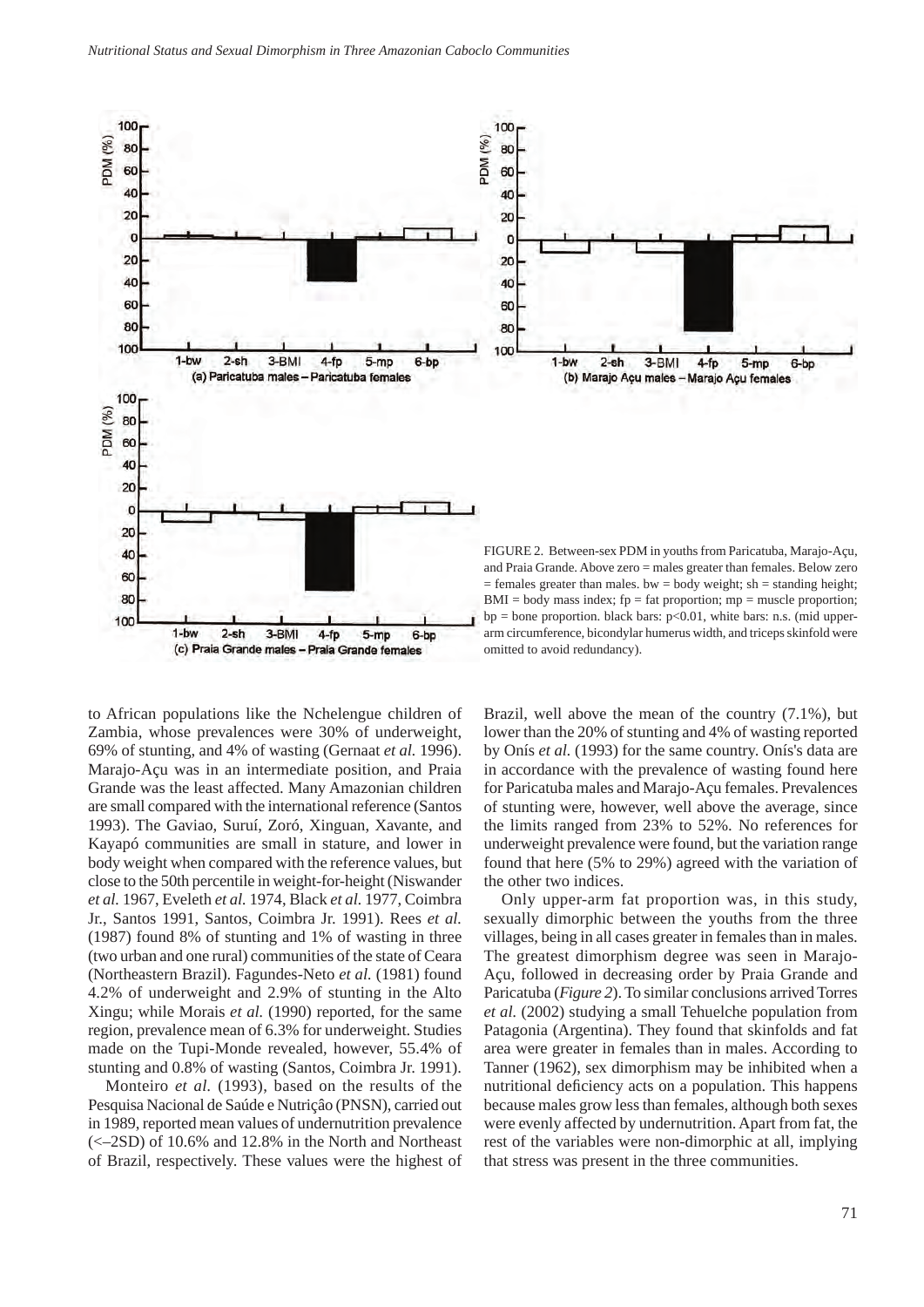

FIGURE 3. Adult male (left graphs) and female (right graphs) between-place PDM comparisons. Above zero = first place greater than the second. Below zero = second place greater than the first. bw = body weight; sh = standing height; BMI = body mass index; fp = fat proportion; mp = muscle proportion; bp = bone proportion. Black bars:  $p<0.01$ , white bars: n.s. (mid upper-arm circumference, bicondylar humerus width, and triceps skinfold were omitted to avoid redundancy).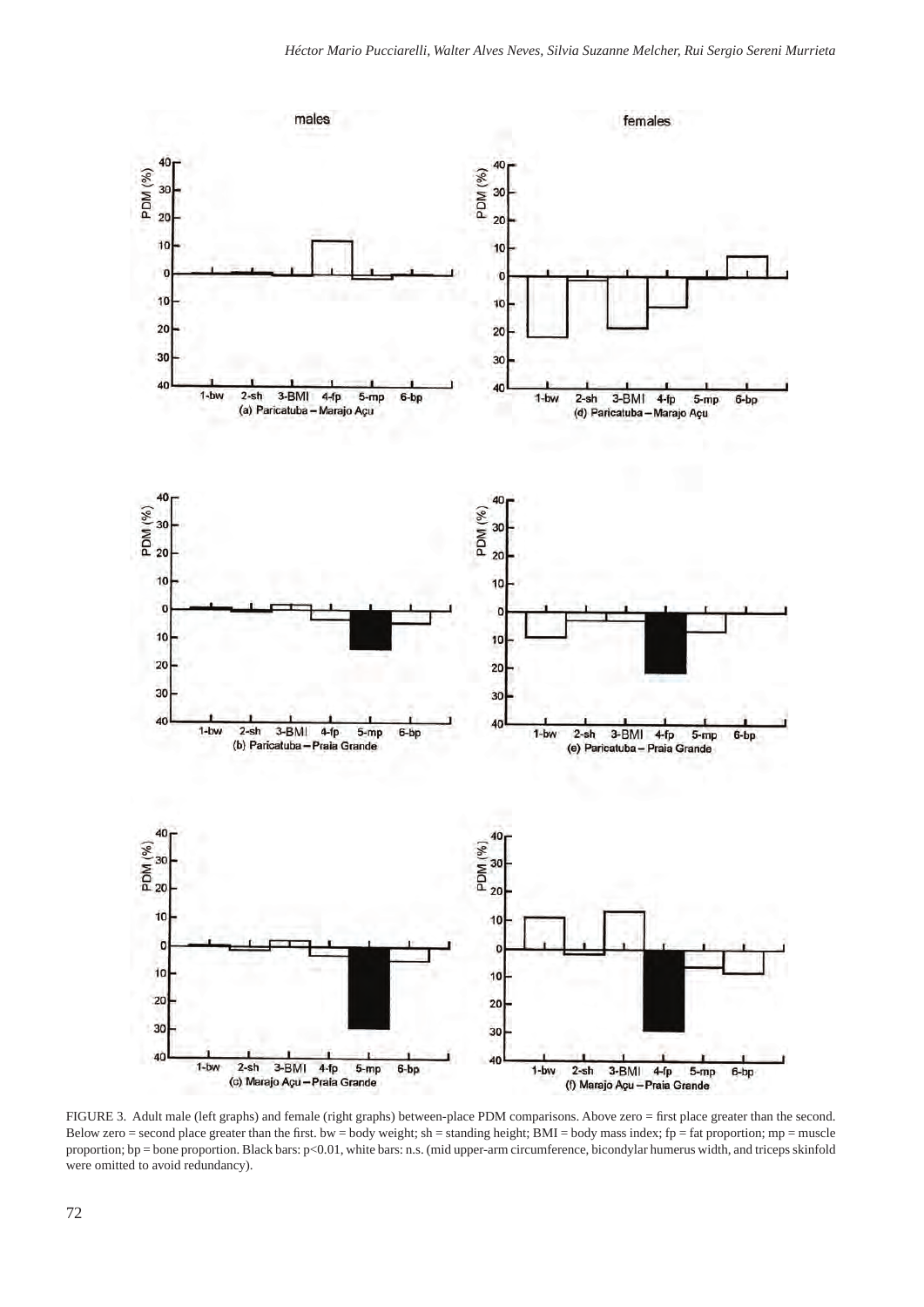| <b>Variable</b>             | Mean sq | <b>F-test</b><br>Adj. place |         | Paricatuba -<br>Marajo-Açu | Paricatuba –<br><b>Praia Grande</b> | Marajo-Acu $-$<br><b>Praia Grande</b> |
|-----------------------------|---------|-----------------------------|---------|----------------------------|-------------------------------------|---------------------------------------|
|                             | 1967.9  |                             | Males   | 7.8                        | $-15.9$                             | $-23.8$                               |
| Body weight                 |         | 2.1                         | Females | 28.2                       | 13.4                                | $-14.7$                               |
| Standing height             | 3227.8  | 0.8                         | Males   | 23.1                       | $-36.1$                             | $-59.2$                               |
|                             |         |                             | Females | $-0.1$                     | 19.8                                | 19.9                                  |
|                             | 191.7   | 1.4                         | Males   | 3.9                        | $-6.8$                              | $-10.8$                               |
| Body mass index             |         |                             | Females | 10.7                       | 2.8                                 | $-7.8$                                |
|                             | 3393.6  | $11.4$ **                   | Males   | $-1.7$                     | 1.3                                 | 2.9                                   |
| Upper-arm fat proportion    |         |                             | Females | 3.8                        | $-13.6**$                           | $-17.4**$                             |
| Upper-arm muscle proportion | 1865.5  | $3.1***$                    | Males   | 14.5                       | $-22.5$ **                          | $-37.1$ **                            |
|                             |         |                             | Females | $-0.3$                     | 16.6                                | 16.9                                  |
| Upper-arm bone proportion   |         |                             | Males   | 5.1                        | $-2.8$                              | $-7.8$                                |
|                             | 886.9   | 0.8                         | Females | $-7.5$                     | 1.6                                 | 9.1                                   |

TABLE 8. Effect of place, age and sex in adults on anthropometrics.

\*\*p< $0.01$ 

Adult inter-village comparisons showed that in males, the upper-arm muscle proportion was more developed in Praia Grande than in Paricatuba and in Marajo-Açu, the last two being non-differentiated (*Figure 3a–c*). Praia Grande females showed greater upper-arm fat proportion than Paricatuba and Marajo-Açu, the last two being nondifferentiated (*Figure 3d–f*). The behaviour of the mid upper-arm components was in accordance with Bogin and Sullivan (1986). A proportionally inverse growth rate between muscle on the one hand, and fat tissues on the other hand, was found: while muscle grew more in males, fat grew more in females, and bone content remained stable. This behaviour kept the upper-arm circumference non-differentiated in both sexes (Guimarey *et al.* 1993, Pucciarelli *et al.* 1993).

The significant inter-village differences in fat and muscle contents, together with the low undernutrition prevalences found in Praia Grande, showed that this village was, in general terms, less stressed than Paricatuba and Marajo-Açu. The nutritional status found for Praia Grande people is intriguing because, according to Murrieta, they showed the lowest level of protein and calorie intakes of the three communities (Murrieta 1994, Murrieta *et al.* 1999). Two hypotheses can explain this fact. The first one is that diet breadth is as important as the amount of food intake for physical growth and development. Praia Grande exhibits the most diversified dietary repertoire of the three communities. The second one is that the process of cooperative organization provides better sanitation conditions for the community. This could be the case of Praia Grande. Although sharing the same medical assistance with the other two groups, it is the only community that has tap watering, septic tanks, and receives training on basic personal hygiene procedures. Similar results were reported in highlands by Meer *et al.* (1993), who found that inter-place and Aymara-Quechua differences in children's physical growth are associated with the microclimate, place

economy, sociodemographic factors, and differences in the land system. These factors may play an important role in the higher nutritional status of the people of Praia Grande. To a similar conclusion arrived Melcher and Neves (1994) after comparing the local profiles of human growth and development against the standards proposed by Frisancho (1990).

#### **ACKNOWLEDGMENTS**

The authors are grateful to Mrs. María C. Muñe (CONICET) and Ing. Ernesto A. Calderon (CIC) for the making of the tables and figures, and literature searching; and to Mrs. Damiana C. Pucciarelli for her highly valuable assistance in the language correction of the present manuscript. This project was partially supported by the CNPq, the Museu Paraense Emilio Goeldi, and the Universidade de Sâo Paulo (Brazil); and the Universidad Nacional de La Plata (Argentina).

## **REFERENCES**

- BLACK F. L., HIERHOLZER W. J., BLACK D. P., LAMM S. H., LUCAS L., 1977: Nutritional status of Brazilian Kayapó Indians.
- *Hum. Biol.* 49: 139–153.
- BOGIN B., SULLIVAN T., 1986: Socioeconomic status, sex, age, and ethnicity as determinant of body fat distribution for Guatemalan children. *Amer. J. of Phys. Anthrop.* 69: 527–535.
- CARDOSO A. M., MATTOS I. E., KOIFMANN R. J., 2001: Prevalência de fatores de risco para doenças cardiovasculares na populaçâo Guaraní-Mbyá do estado do Rio de Janeiro. *Cad. Saúde Púb.* 17: 345–354.
- CESAR J. A., VICTORA G. G., MORRIS S. S., POST S. A., 1996: Abdominal circumference contributes to absence of wasting in Brazilian children. *J. of Nutrition* 126: 2752–2756.
- CHUMLEA W. M. C., 1991: Anthropometric assessment of nutritional status in the elderly. In: J. H. Himes (Ed.):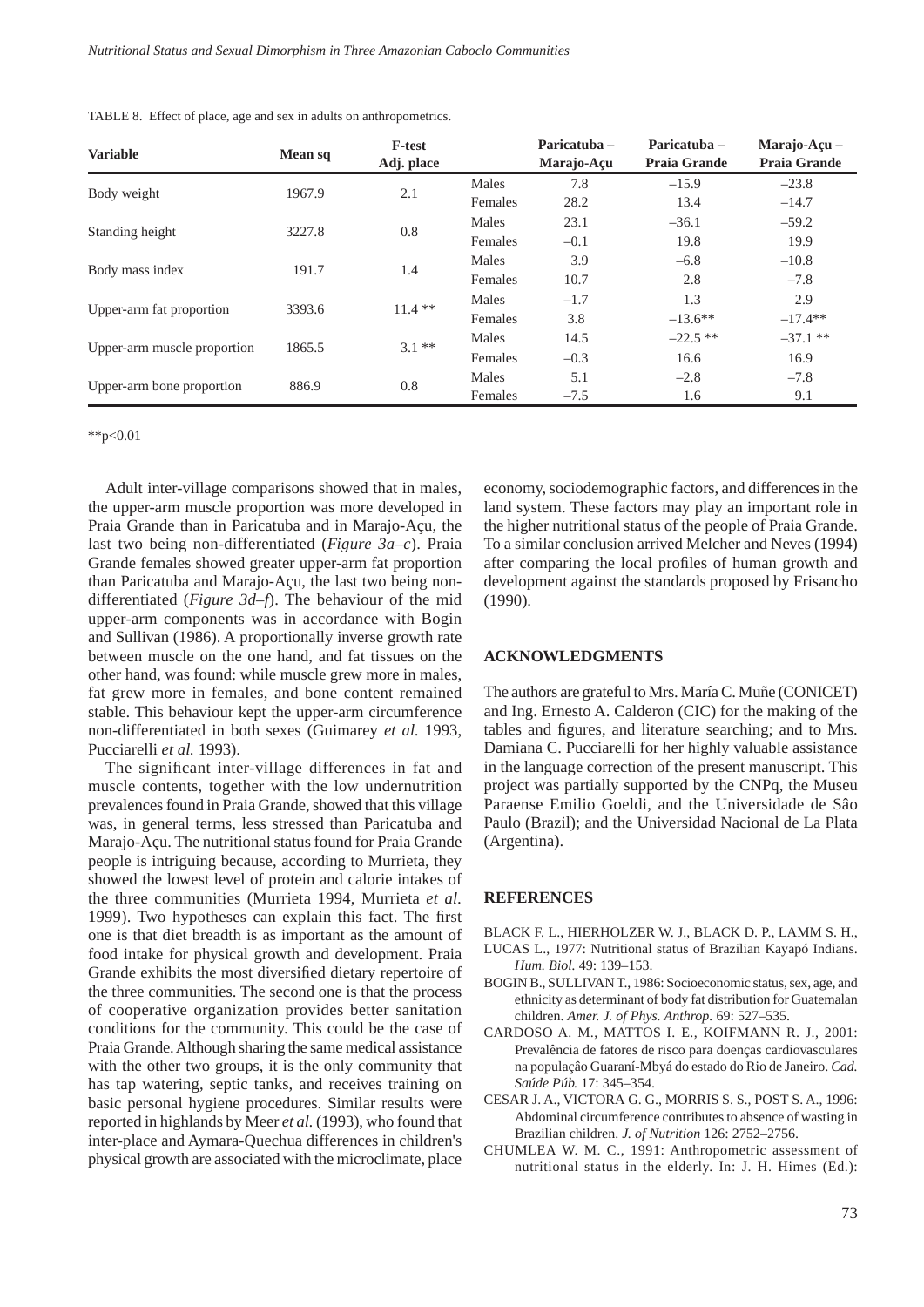*Anthropometric Assessment of Nutritional Status.* Pp. 399–418. Wiley-Liss, Inc., New York.

- COIMBRA C. E. A. Jr., SANTOS R. V., 1991: Avaliaçào do estado nutricional num contexto de mudança sócio-econômica: o grupo indígena Suruí do Estado de Rondônia, Brasil. *Cad. Saúde Púb.* 7: 538–562.
- COLE T. J., 1991: Weight-stature indices to measure underweight, overweight, and obesity. In: J. H. Himes (Ed.): *Anthropometric Assessment of Nutritional Status.* Pp. 83–111. Wiley-Liss, Inc., New York.
- DAHINTEN S. L., PUCCIARELLI H. M., 2003: Relationship degree between bicondylar humerus width and diaphisary variables, in the human humerus. *Unpublished.*
- DRICOT D. C., DRICOT J. M., 1978: Influence de l'acculturation sur la situation nutrionelle en Amazonie péruvienne. *Annales de la Société Belge de Médecine Tropicale* 58: 39–48.
- DUFOUR D. L., 1992: Nutritional ecology and the tropical rainforest of Amazonia. *Amer. J. of Hum. Biol.* 4: 197–207.
- EVELETH P. B., SALZANO F. M., LIMA P. E., 1974: Child growth and adult physique in Brazilian Xingu Indians. *Amer. J. of Phys. Anthrop.* 41: 95–102.

FAGUNDES-NETO U., BARUZZI R. G., WEHBA J., SILVESTRINI

- W. S., MORAIS M. B., CAINELLI M., 1981: Observations of the Alto Xingu Indians (Central Brazil) with special reference to nutritional evaluation in children. *Amer. J. of Clinical Nutrition* 34: 2229–2235.
- FRISANCHO A. R., 1990: *Anthropometric Standards for the Assessment of Growth and Nutritional Status.* University of Michigan Press, Ann Arbor.
- GERNAAT H. B. P. E., DECHERING W. H. J. C., VOORHOEVE H.
- W. A., 1996: Physical growth of children under five years of age in Nchelenge, Zambia: results from a district survey. *Amer. J. of Phys. Anthrop.* 100: 473–485.
- GORSTEIN J., 1989: Assessment of nutritional status: effects of different methods to determine age on the classification of undernutrition. *Bulletin of the World Health Organization* 67: 143–150.
- GUIMAREY L. M., CARNESE F. R., PINOTTI L. V., PUCCIARELLI,
- H. M., GOICOECHEA A. S., 1993: Crecimiento en escolares de Villa IAPI (Quilmes, Buenos Aires, Argentina). *Archivos Latinoamericanos de Nutrición* 43: 139–145.
- HOLMES R., 1985: *Estado Nutricional de Cuatro Aldeas de la Selva Amazonica.* Unpublished Thesis. Venezuela: Instituto de Investigaciones Científicas (IVIC). 330 pp.
- HOLMES R., 1993: Nutritional anthropometry of South American Indians: Growth deficits in biocultural and development perspectives. In: A. C. M. Hladick (Ed.): *Tropical Forests, People and Food. Man and the Biosphere Series.* Pp. 89–121. Pantheon Publishing, Paris.
- KELLER W., FILLMORE C. M., 1983: Prevalence of protein-energy malnutrition. *World Health Statistics Quarterly* 36: 129–167.
- MEER K. de, BERGMAN R., KUSNER J. S., VOORHOEVE H. W.
- A., 1993: Differences in physical growth of Aymara and Quechua children living at high altitude in Peru. *Amer. J. of Phys. Anthrop.* 90: 59–75.
- MELCHER S. S., NEVES W. A., 1994: Antropometria nutricional e eficiência adaptative de três sistemas socioeconmicos ribeirinhos do estuário do Amazonas. *Unpublished.*

MONTEIRO C. A., BENICIO D. M. H., IUNES R., GOUVEIA N. C.,

TADDEI J. A. A. C., CARDOSO M. A. A., 1993: ENDEF e PNSN: para onde caminha o crescimento físico da criança brasileira? *Cad. Saúde Púb.* 9, 1: 85–95.

MORAIS M. B., FAGUNDES-NETO U., BARUZZI R. G., PRADO M. C., WEHBA J., SILVESTRINI W. S., 1990: Nutritional status  of Indian children of Alto Xingu and evaluation of the use of arm perimeter in the diagnosis of protein-calorie malnutrition (In Portuguese). *Rev. Paul. Med.* 108: 245–251.

- MORAN E. F., 1974: The adaptive system of the Amazonian Caboclo. In: C. Wagley (Ed.): *Man in the Amazon.* Pp. 139–159. Gainsville.
- MURRIETA R. S. S., 1994: Diet and subsistence: Change in three Caboclo populations on Marajo Island, Amazonia, Brazil. Unpublished Master Dissertation. University of Colorado, Boulder. 257 pp.
- MURRIETA R. S. S., DUFOUR D. L., SIQUEIRA A. D., 1999: Food consumption and subsistence in three Caboclo populations on Marajó Island, Amazonia, Brazil. *Hum. Ecol.* 27: 455–475.
- MURRIETA R. S. S., BRONDIZIO E. S., SIQUEIRA A. D.,
- MORAN E. F., 1992: Estrategias de subsistencia da comunidade de Praia Grande, Ilha de Marajo, Pará, Brasil. *Bol. Mus. Paraense Emilio Goeldi. Antropologia* 8: 185–201.
- MURRIETA R. S. S., SIQUEIRA A. D., BRONDIZIO E. S.,
- MORAN E. F., 1989: Estrategias de subsistencia de uma populaçao ribeirinha do Rio Marajo-Açu, Ilha de Marajo, Brasil. *Bol. Mus. Paraense Emilio Goeldi. Antropologia* 5: 147–163.
- NEVES W. A., 1992: Antropologia ecologica de populaçoes ribeirinhas do estuario do Amazonas: Subsistencia e adaptaçao. Unpublished Scientific Report to CNPq. 111 pp.
- NISWANDER J. D., KEITER F., NEEL J. V., 1967: Further studies on the Xavante Indians. II. Some anthropometric, dermatoglyphic, and nonquantitative morphological traits of the Xavantes of Simoes Lopes. *Amer. J. of Hum. Genetics* 19: 490–501.
- ONÍS M. de, MONTEIRO C., AKRÉ J., CLUGSTON G., 1993: The worldwide magnitude of protein-energy malnutrition: an overview from the WHO global database on child growth. *Bulletin of the World Health Organization* 71: 703–712.
- ORDEN A. B., MUÑE M. C., PUCCIARELLI H. M., 1999: Body growth and food intake in moderately and severely malnourished rats. *Growth, Development and Aging* 63: 133–142.
- ORR C. M., DUFOUR D. I., PATTON J. Q., 2001: A Comparison of anthropometric indices of nutritional status in Tukanoan and Achuar Amerindians. *Amer. J. of Hum. Biol.* 13: 301–309.
- OYHENART E. E., MUÑE M. C., PUCCIARELLI H. M., 1998: Influence of intrauterine blood supply on cranial growth and sexual dimorphism at birth. *Growth, Development and Aging*  62: 187–198.
- OYHENART E. E, TECHENSKI M. F., ORDEN A. B., 2003: Nutritional status in two Mbyá-Guaraní communities from Misiones (Argentina). *Homo* 54: 170–179.
- PARKER E., 1985: The Amazon Caboclo: an introduction and overview. In: V. Sutlive (Ed.): *The Amazon Caboclo: Historical and Contemporary Perspectives. Studies in Third World Societies* 32. Pp. 17–51. Williamsburg, Virginia.

PAVAN L., CASIGLIA E., PAULETTO P., BATISTA S. L.,

- GINOCCHIO G., KWANKAM M. M., BIASIN R., MAZZA A., PUATO M., RUSSO E., PESSINA A. C., 1997: Blood pressure, serum cholesterol and nutritional state in Tanzania and in the Amazon: comparison with an Italian population. *J. of*
- *Hypertension* 15: 1083–1090. PUCCIARELLI H. M., CARNESE F. R., PINOTTI L. V.,
- GUIMAREY L. M., GOICOECHEA A. S., 1993: Sexual dimorphism in schoolchildren of the Villa IAPI neighborhood (Quilmes, Buenos Aires, Argentina). *Amer. J. of Phys. Anthrop.* 92: 165–172.
- REES D. G., HENRY C. J., DISKETT P., SHEARS P., 1987: Measures of nutritional status. Survey of young children in north-east Brazil. *Lancet* 1: 87–89.